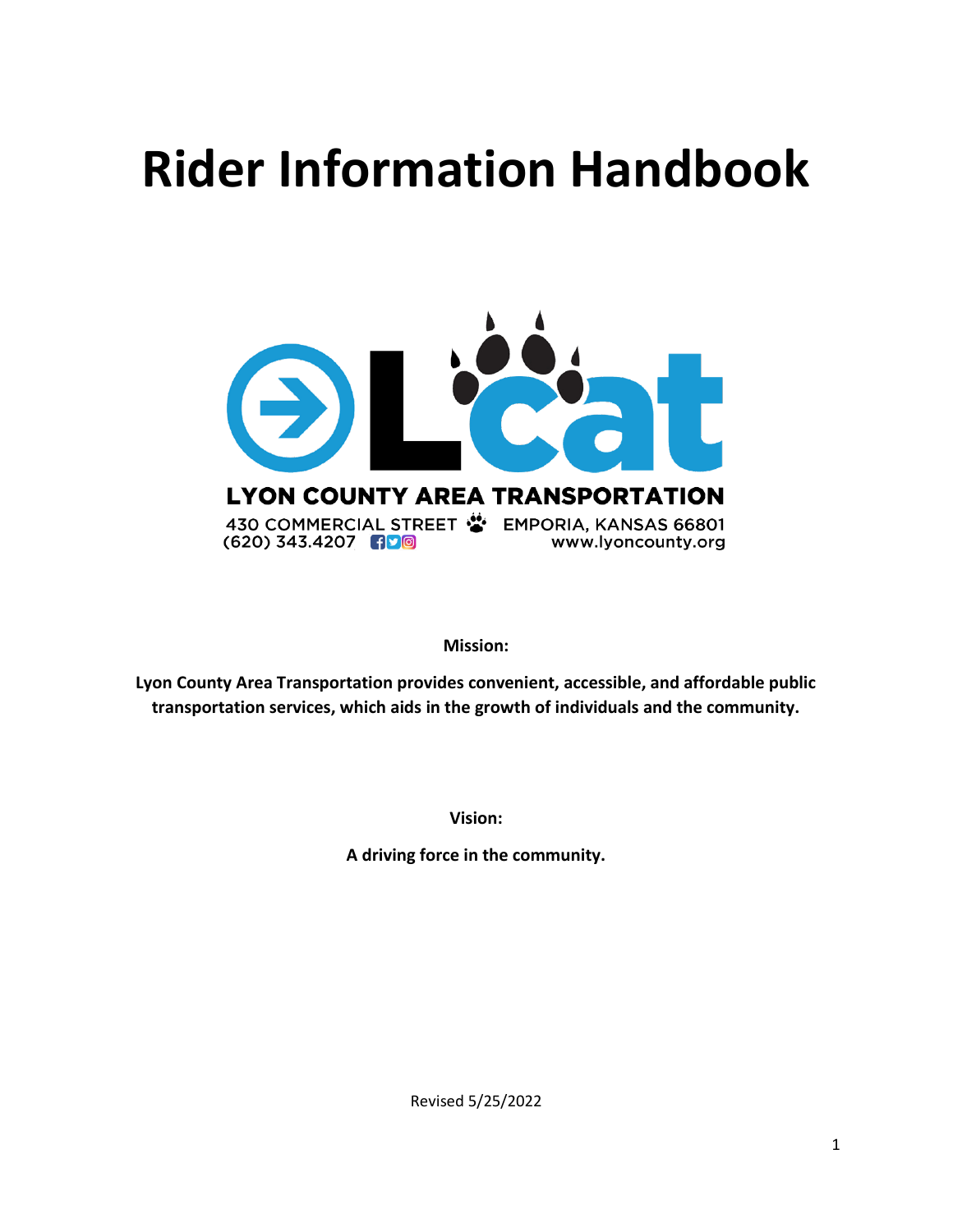# Contents

| What about Trips That I Need Regularly? 8            |    |
|------------------------------------------------------|----|
|                                                      |    |
|                                                      |    |
|                                                      |    |
|                                                      |    |
| <b>Conduct, Hygiene and Prohibited Behaviors  11</b> |    |
|                                                      |    |
| Workplace Violence Zero Tolerance 12                 |    |
|                                                      |    |
|                                                      |    |
|                                                      | 15 |
|                                                      |    |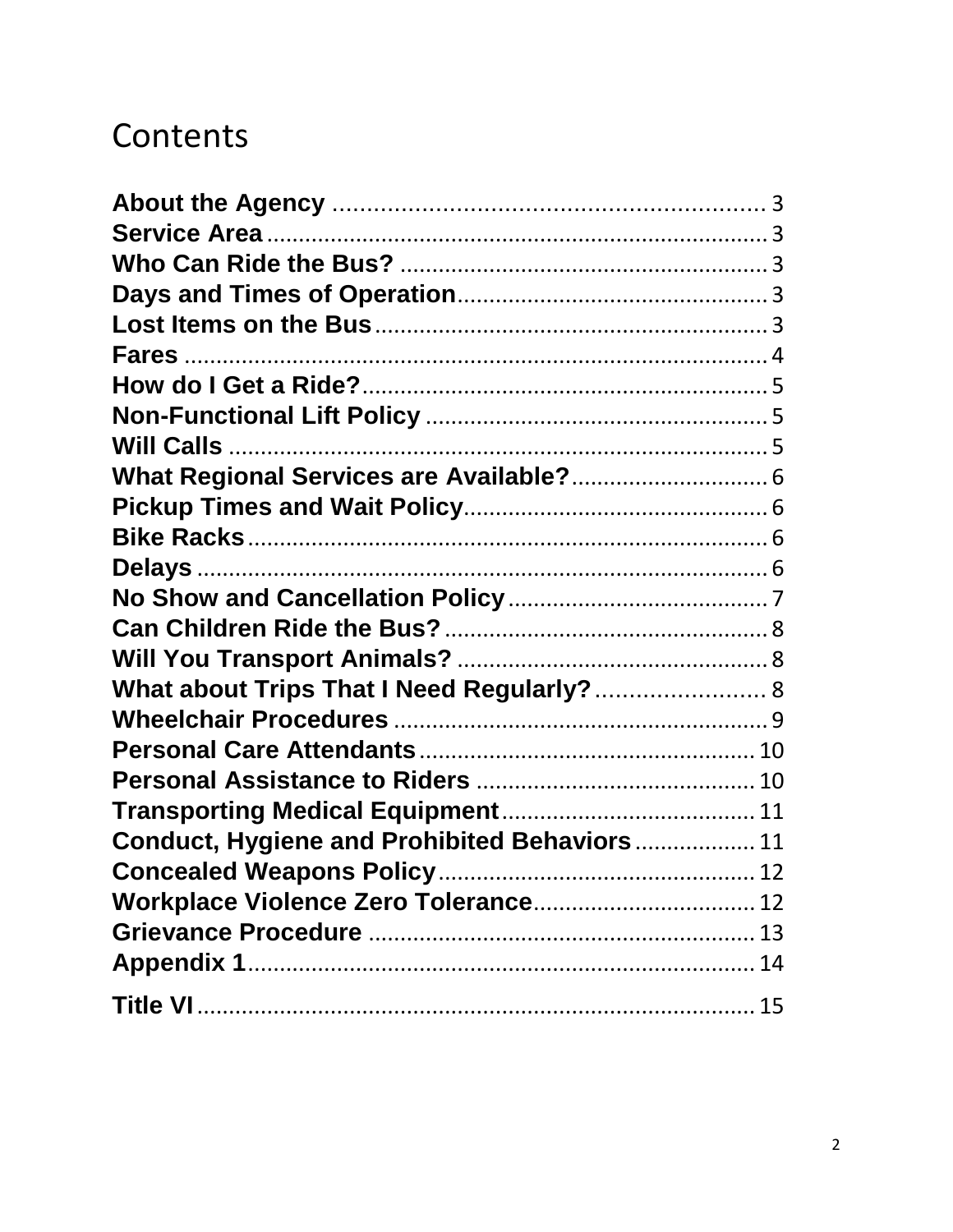# **About the Agency**

Lyon County Area Transportation has been providing transportation to Emporia and Lyon County residents for over 15 years. Whether it's to or from work, school, shopping, medical appointments or just out to eat with friends or family; LCAT will get you where you need to go. LCAT even provides regional trips outside of Lyon County; Topeka, Wichita, Kansas City, you name it and LCAT can make it your destination.

### **Service Area**

Our service area is the Lyon County area which includes the towns of Emporia, Americus, Olpe, Neosho Rapids, Admire, Reading, Allen, Hartford and Bushong.

### **Who Can Ride the Bus?**

Service is available to the general public. We are committed to offering courteous, safe, and reliable service for all of our riders, without regard for race, gender, age, or disability.

### **Days and Times of Operation**

Lyon County Area Transportation (LCAT) service operates its demand response services and deviated fixed routes from 6:00 a.m. to 6:00 p.m., Monday thru Friday. Our office hours are from 7:00 a.m. to 5:00 p.m., Monday thru Friday. LCAT also runs our services on the weekend from 7:30 a.m. to 3:00 p.m. The LCAT bus service will observe all federal holidays on which no service will be available.

### **Lost items on the Bus**

LCAT is **not responsible** for any lost personal items. Be sure to take all personal items with you when exiting the vehicle.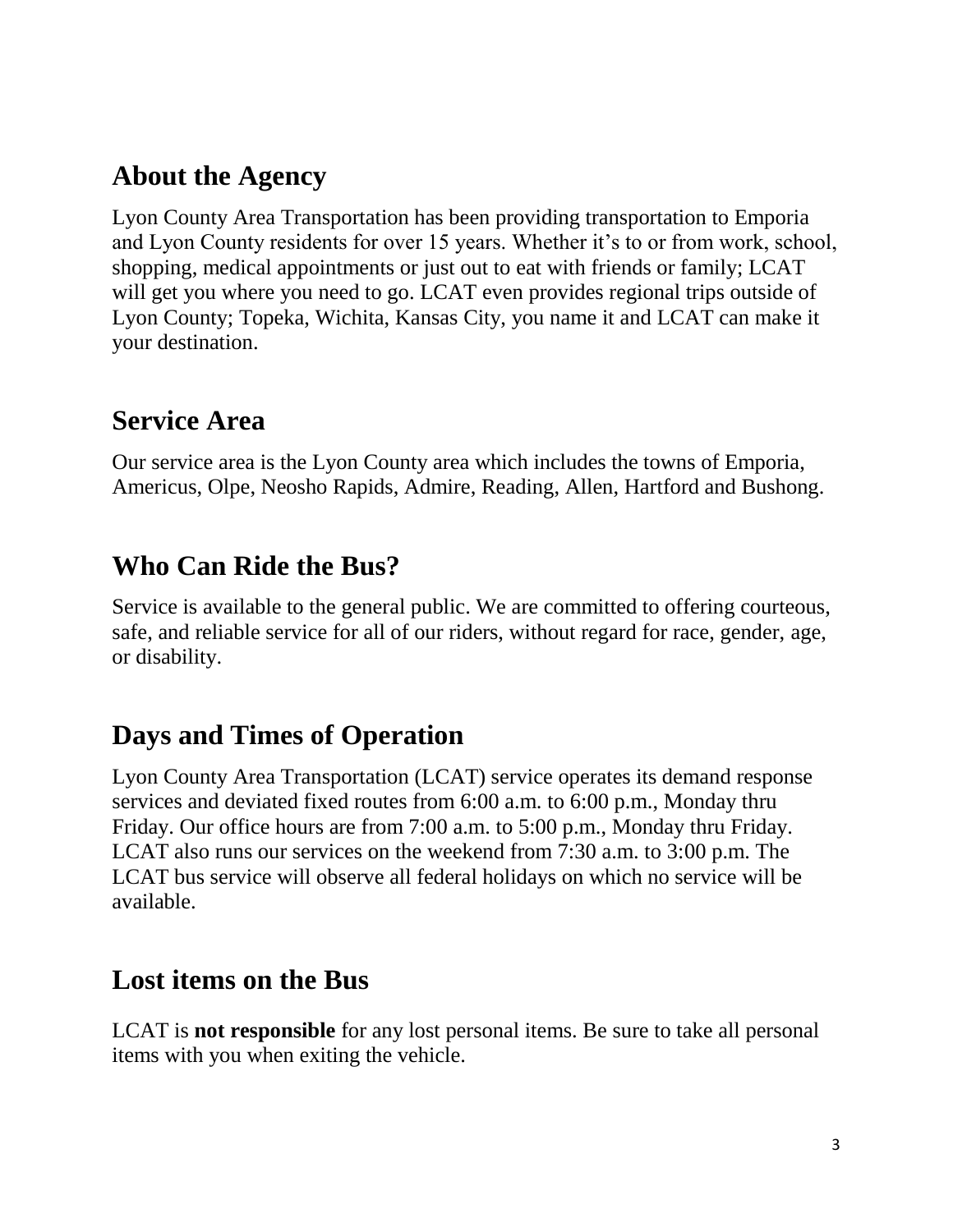If the driver recovers lost property from the vehicle, it is kept at the LCAT office at 402 Commercial St. Emporia, Ks 66801. Call 1-620-343-4207 to check if the lost item was recovered. To retrieve lost property, please come to the office during operating hours.

| <b>Regular Ride</b>        | <b>One Way to Destination</b>                           | \$1.50   |
|----------------------------|---------------------------------------------------------|----------|
| <b>Daily Pass</b>          | <b>Unlimited Rides - One</b><br>Day                     | \$6.00   |
| <b>10 Ride Pass</b>        | <b>10 Total Rides</b>                                   | \$14.00  |
| <b>Frequent Rider Pass</b> | <b>30 Day - Unlimited Rides</b><br>- Individual         | \$35.00  |
| <b>Family Pass</b>         | <b>30 Day - Unlimited Rides</b><br>- Family (5 members) | \$45.00  |
| <b>Semester Pass</b>       | 120 Days - Unlimited -<br><b>Individual</b>             | \$105.00 |

### **Fares**

*All passes are non-refundable.*

\$7.00

**Round Trip Plus Rides in** 

**Emporia** 

# **LCAT Fare Sales**

**Rural Towns** 

Single trip fares can be purchased from the driver for exact change only, checks are accepted. Fares will be deposited into the box prior to departure. The driver will not make change. LCAT does not offer credit, exact change is important.

Monthly and 10 Ride Passes may be purchased from the drivers as well as in our office. For all other types of passes, such as Family and Semester, they may be purchased in the LCAT office only.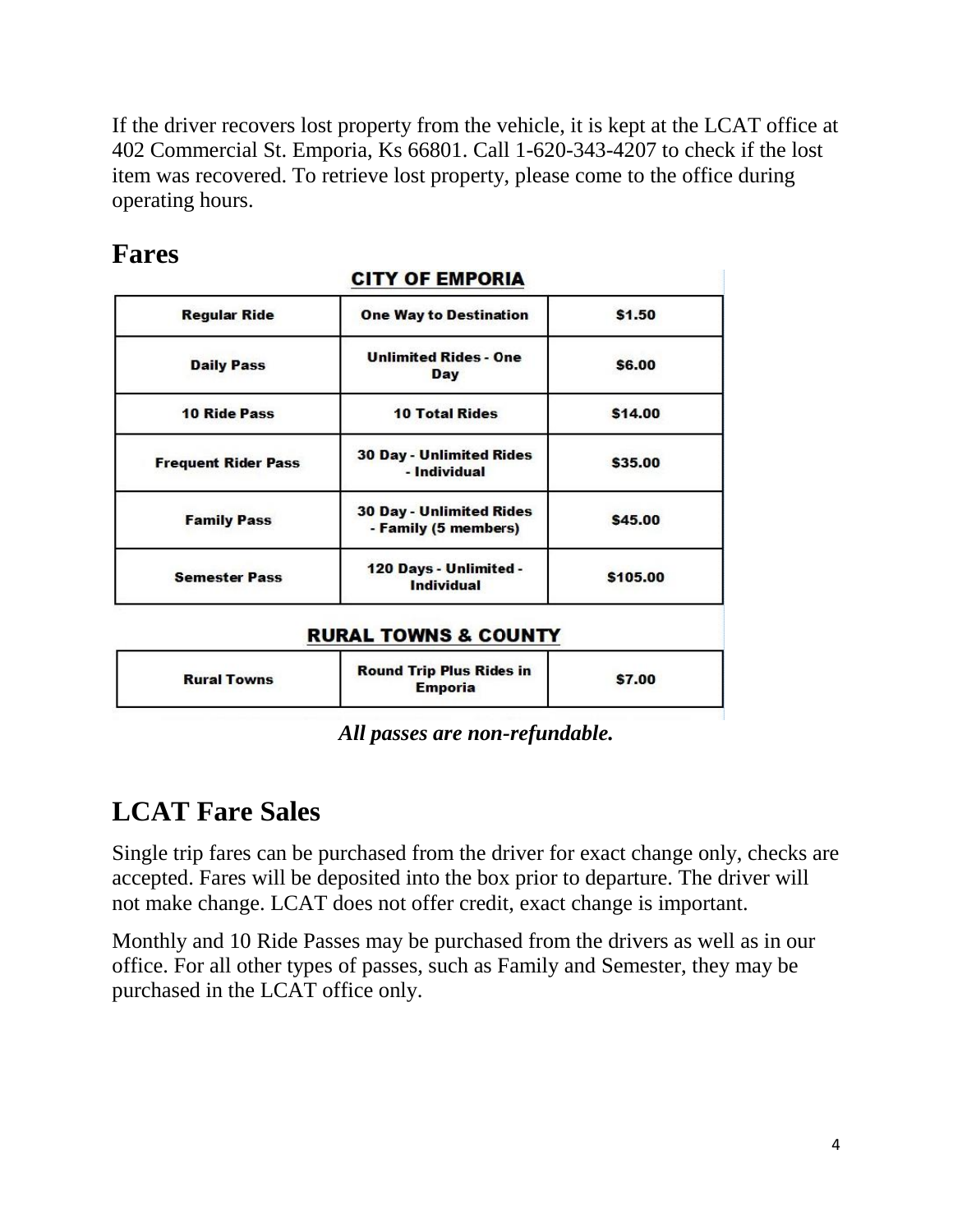# **How do I get a Ride?**

Apart from scheduled fixed route services we also offer origin to destination "demand-response" general public transportation. Appointments for rides are taken Monday thru Friday from 7:00 a.m. to 5:00 p.m. and Saturday from 7:30 a.m. to 3:00 p.m. We schedule vehicles and drivers today to meet the demand for rides tomorrow. Rides are scheduled on a first come first serve basis. To assure a ride, it is advisable to book your trip as far ahead as possible. **All requests for rides must be scheduled at least a day in advance.** We can schedule rides for you up to two weeks in advance. For next day rides the cutoff time for scheduling is 5:00 p.m. the day before. Further, riders should not attempt to schedule a ride by leaving ride requests on the voice mail. However, if canceling a future trip after 5:00 p.m., please leave a voicemail.

#### **If you need to use the lift for any reason, just let the driver know. You do not have to be in a wheelchair to use the lift.**

# **Non-Functional Lift Policy**

Lyon County Area Transportation (LCAT) shall take the vehicle out of service before the beginning of the vehicle's next service day and ensure that the lift or ramp is repaired before the vehicle returns to service. The vehicle with an inoperable lift will only be operated in the event there are no other vehicles to be replaced with. No more than five days from the day on which the lift or ramp is discovered to be inoperative. After this time, any vehicles with inoperable lifts or ramps may not be kept in service, even if there are no spare vehicles.

# **Will Calls**

A "will-call" is defined as not having a specific return time, and passengers calling the Dispatcher as soon as they are ready to return from their appointments. For situations when you need a ride, but you can't be sure of the time the ride will be needed, we will schedule you for a "will call" ride. "Will call" rides are only to be used for medical purposes, all other trips must schedule a return trip or LCAT cannot guarantee a return time later. Please note "will-call" riders may have an extended wait for their return, riders may wait for up to an hour before being picked up.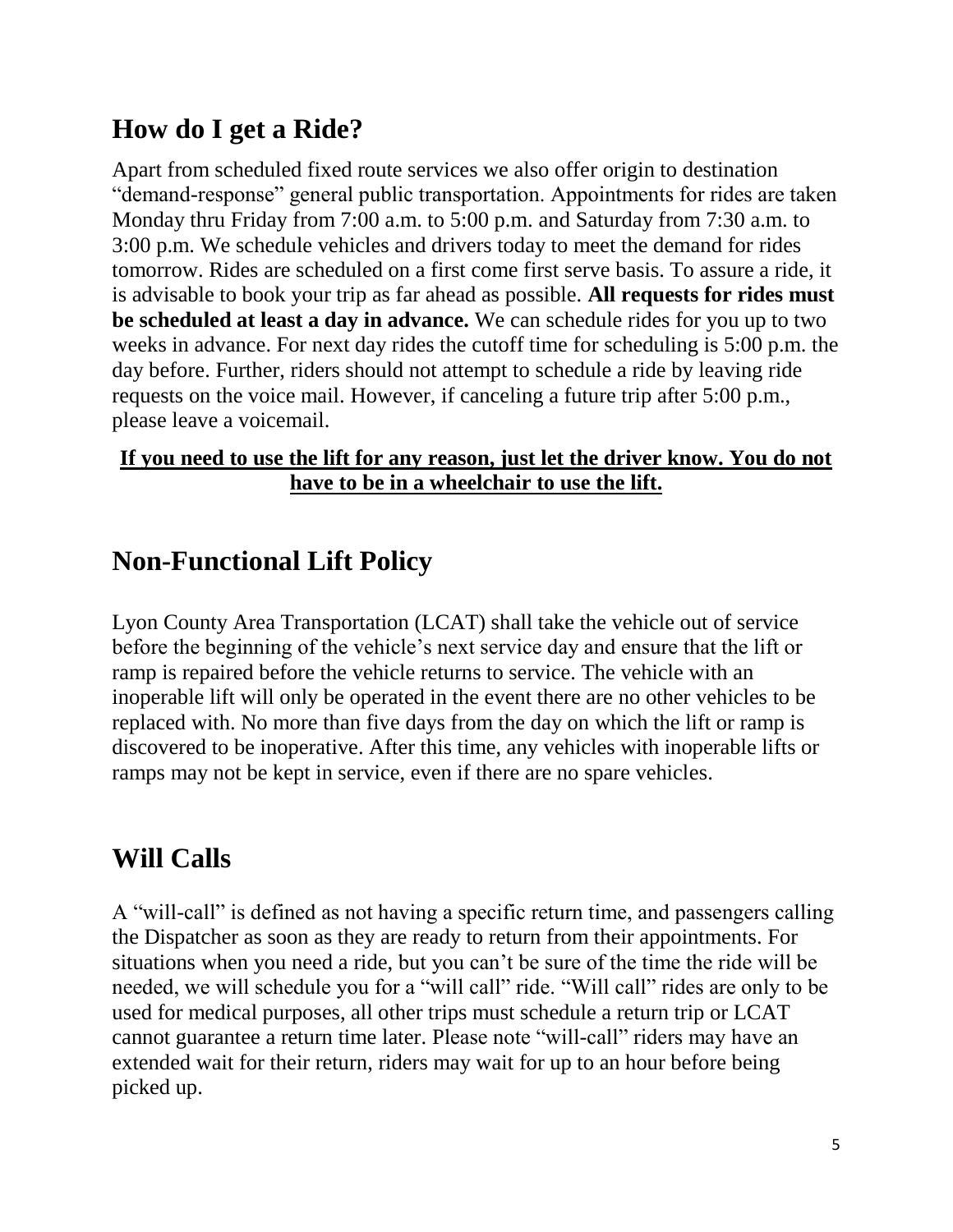# **What Regional Services are Available?**

LCAT offers regional trips outside of the Lyon County area to a wide variety of cities and destinations. If you have a specific destination or city in mind, please call our office to get more information including pricing for the trip. LCAT also travels outside the Emporia city limits but still within the county for trips to serve all residents of Lyon County and its cities. Both regional and county trips **require a two week** notice prior to the trip date.

# **Pickup Times and Wait Policy**

When scheduling a ride, the dispatcher will give the rider a thirty-minute pick-up window. The driver may arrive anytime during this pick-up window. Riders should be ready for pickup 10 minutes prior to the scheduled arrival window of the bus. Upon arrival, the driver will wait for FIVE minutes.

After five minutes if the rider has not boarded the bus, we will assume that the rider is not taking the ride and you will be considered a **no show** for that ride. If the rider has any additional rides scheduled for that day, he/she should contact the Dispatcher if you intend to take those other rides. If a rider no shows for the first pick up they have scheduled for the day, all additional trips for that day will be cancelled.

# **Bike Racks**

Select buses are equipped with bicycle racks. Each bike rack has instructions for use and will hold up to two regular adult or child bicycles. All passengers with bicycles will be responsible for loading and unloading their own bicycles from the bike rack.

# **Delays**

Please be aware that road work in and around the area or inclement weather may cause route detours on deviated fixed route services, LCAT will take every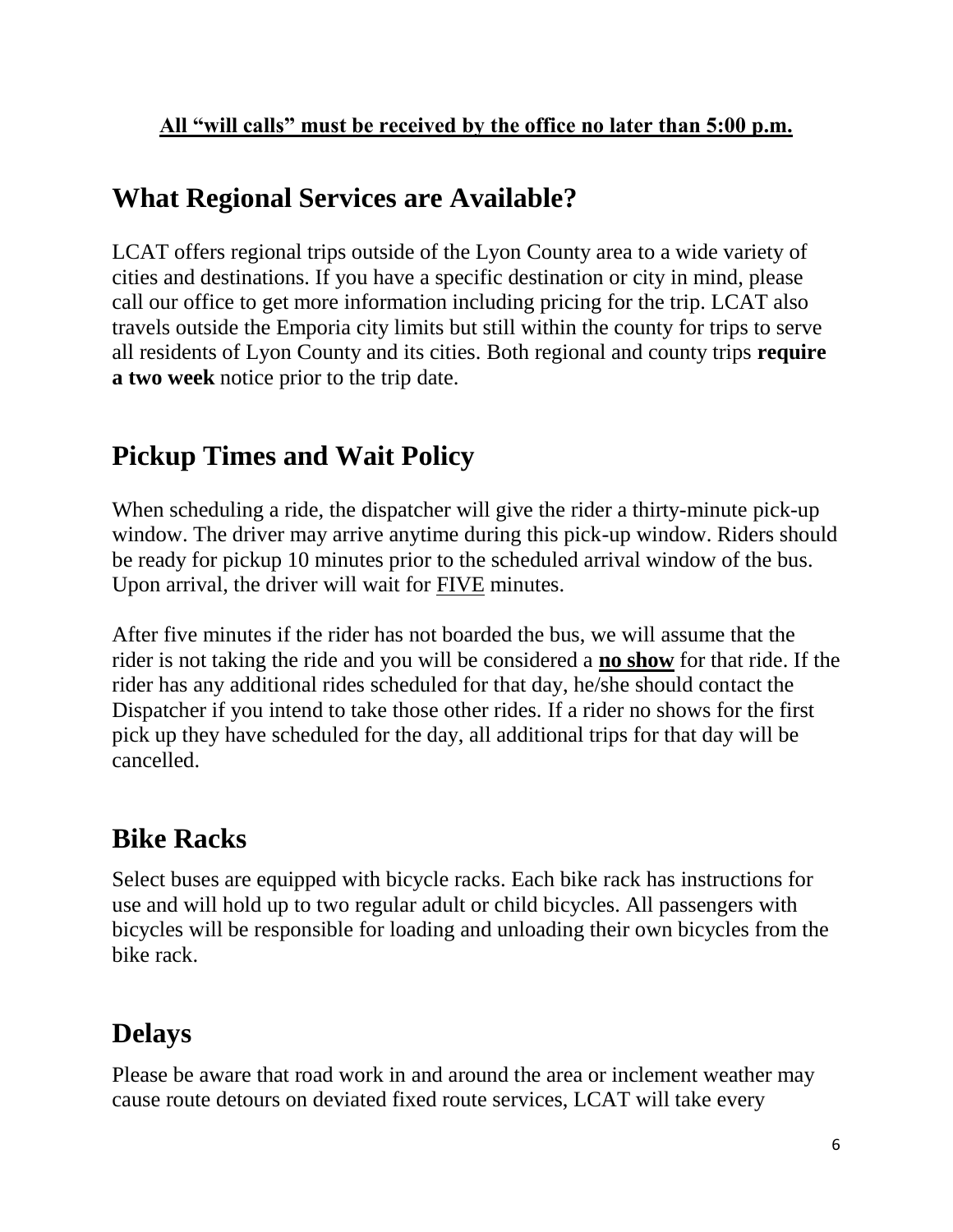measure to ensure that buses arrive on schedule; however, we realize that service may be detoured because of accidents or other instances beyond our control. Any service closures due to inclement weather will be announced on our website and on local radio and television stations. Please call 1-620-343-4207 for any questions.

# **No Show and Cancellation Policy**

**The definition of a no-show is***:* A rider who has a scheduled trip and does not appear at the designated pick-up point and time, does not cancel the trip in advance or refuses to take the scheduled trip.

In order to provide the greatest service to all passengers, cancellation notice should be made no less than **one** hour prior to the scheduled pick-up time.

Cancellations made less than one hour prior to the scheduled pick-up time will be considered a late cancellation. This policy applies to all scheduled trips including subscription trips.

#### **A late cancellation is considered a no-show.**

#### **Excessive No-Show/Late Cancellations:**

Any rider who demonstrates a pattern or practice of no-shows will be suspended from service. A pattern or practice involves intentional, repeated, or regular actions, not isolated, accidental, or singular incident.

No-show/late cancellations are considered excessive when customer's noshow/late cancellations exceed 3 within one month. This will be considered a *pattern or practice* of missed trips and the customer will be sent written notification that he/she has violated the No-Show/Late Cancellation Policy and is subject to suspension.

#### **Suspensions**

Customers incurring excessive no shows or late cancellations may be warned and then suspended for a reasonable period. Repeated violations of this policy will result in longer suspension periods each time. The following suspension periods shall apply to violations of this policy that occur within the same rolling 12-month period.

• **1st Violation: Written Warning**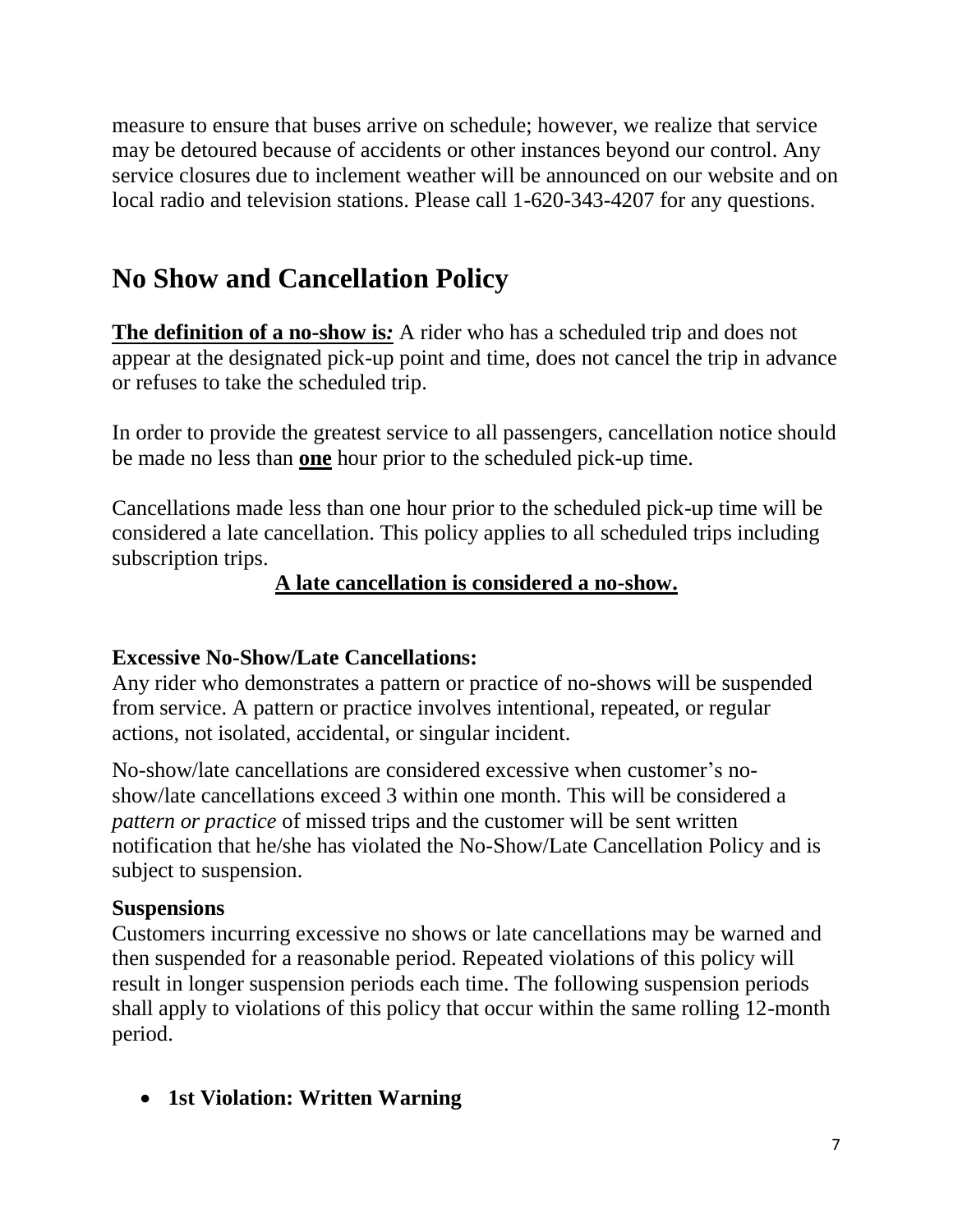- **2nd Violation: 1 Week Period**
- **3rd Violation: 2 Week Period**
- **4th or Subsequent Violations: 4 Week Period not to exceed 30 continuous days**

# **Can Children Ride the Bus?**

Children 5 and under can ride the LCAT service for free. All children under the age of twelve must be accompanied by an adult on demand response and fixed route trips.

Children under four years old must be in a child safety seat, while children 4-8 years old must be in a safety or booster seat unless they weigh more than 80 lbs. or are taller than 4 ft. 9 inches tall. The child must be secured with an appropriate child seat provided by the parent or guardian. The parent or guardian will properly fasten such devices using the vehicle seatbelts.

# **Will You Transport Animals?**

For policy purposes, animals are considered either service animals or pets.

**Service animals** will be transported with their owners without restriction or extra cost. Service animals must be supervised, and the owner/handler must retain full control of the animal at all times. Owners/handlers are responsible for cleanup of any waste or litter caused by the service animal and is liable for any damages the animal's cause.

**Pets** are not allowed on any of the LCAT vehicles unless they fall into the category of "service animals". Emotional support animals are not considered service animals.

# **What about Trips That I Need Regularly?**

A subscription can be made for rides that are taken on a regular basis, at the same time by the same individual, to regularly scheduled appointments. Subscriptions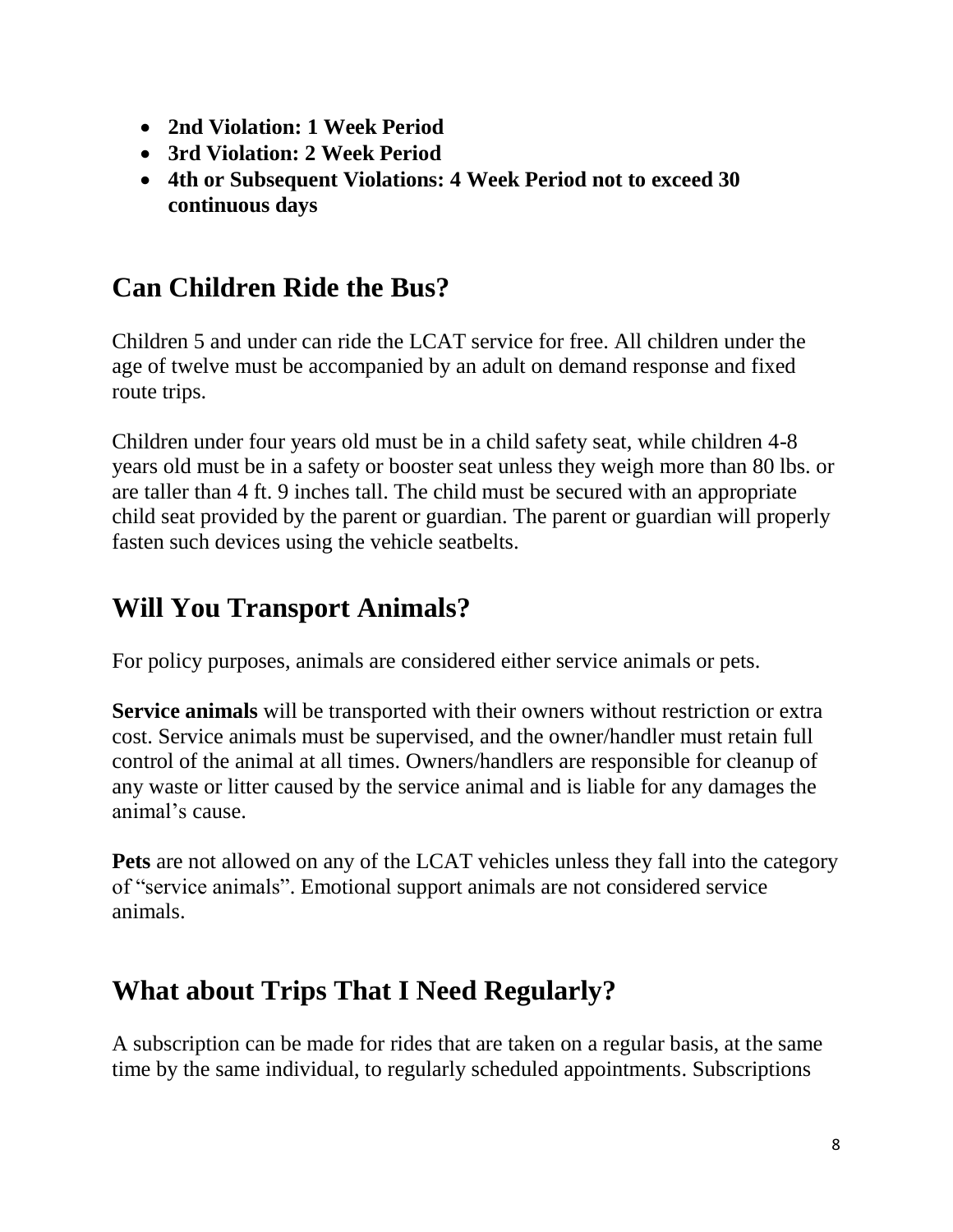will be set up for riders taking two or more round trips per week. Subscriptions will be taken on a first come first serve basis.

It is the responsibility of riders with subscriptions to cancel any subscription ride that they do not intend to take. Individuals with subscription rides will be subject to the no show and late cancellation policy described above. In addition, two or more violations of the no show and late cancellation policy within a rolling 12-month period will result in the loss of subscription ride privileges. Upon request, the rider may again be scheduled for a subscription after a 4-month suspension period.

Cancellations on the voice mail for rides scheduled before 7:30 a.m. daily must be made by 6:00 a.m., or they are considered no shows. Due to the way we schedule we do not allow on-board changes of ride destinations. You may not board the bus and ask the driver to change your booked destination. You must go to your originally scheduled destination and then call the Dispatch staff to rebook a trip to your new destination.

# **Wheelchair Procedures**

The Americans with Disabilities Act of 1990 defines a "wheelchair" as a mobility aid belonging to any class of three- or more-wheeled devices, usable indoors, designed or modified for and used by individuals with mobility impairments, whether operated manually or powered.

- Drivers will assist customers on approved wheelchair ramps.
- Drivers are not required to assist passengers in wheelchairs up or down stairs.
- Drivers will secure all wheelchairs with tie-downs and their passengers with lap and shoulder belts.

Riders using scooter type vehicles may be asked to transfer to regular seating for their safety. However, passengers with scooters cannot be required to transfer, nor is LCAT required to transport any mobility device that exceeds the weight capacity and or dimensional capacities of the lift. The measurement of the lift platform is 34"x48" with a maximum lift capacity of 800 pounds. All wheelchairs must be properly secured, **LCAT will refuse to transport any rider who refuses to have a wheelchair secured**.

Lyon County Area Transportation (LCAT) requires that all mobility devices be secured. LCAT will make every attempt to secure wheelchairs and scooters prior to departure. If problems are encountered during the process and a determination is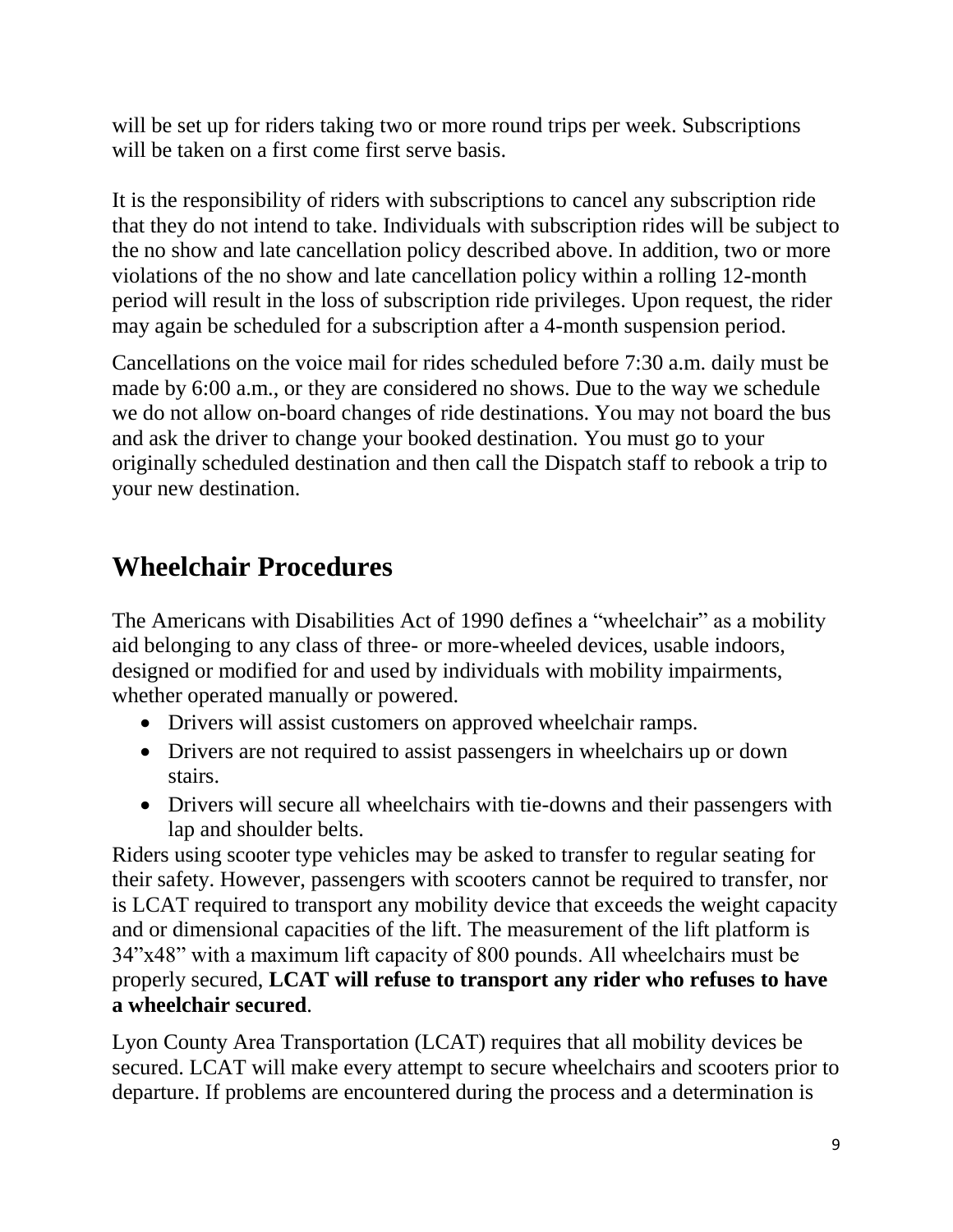made by the driver that the wheelchair or mobility device cannot be adequately and safely secured then the driver will suggest that the passenger transfer to a vehicle seat. At that point, it is the passenger's choice to transfer to a vehicle seat or remain in their mobility device. All passengers who remain in the wheelchair or scooter are required to wear a seatbelt. **Please note that the Federal Transit Authority (FTA) has advised that the ADA does not allow transportation services to be denied if the wheelchair or mobility device cannot be secured, but should the passenger refuse to attempt securement they may be denied.**

### **Personal Care Attendants**

A personal care attendant is someone designated or employed specifically to assist the rider with daily life functions on a "regular" basis and may provide assistance during the ride or at the destination. One attendant per rider will be permitted to ride the bus without charge. To prevent potential abuse, a companion (e.g., friend or family member) does not count as a personal care attendant unless the rider regularly makes use of a PCA, and the companion is actually acting in that capacity.

### **Personal Assistance to Riders**

Due to scheduling demands, drivers must limit their personal assistance to riders. Drivers assist riders with only those activities directly related to boarding or exiting the vehicle. Drivers may not enter a rider's home. Drivers shall not handle rider's keys, purses, garage door openers, or access any home security devices. Riders may bring grocery and personal items purchased at stores on the bus but are limited to what the rider can carry in one trip. Riders should not expect LCAT to transport large items such as furniture items, including televisions, or any items of weight exceeding 15 pounds. Drivers will be responsible for passengers entering and exiting the bus safely.

Only drivers will operate the power lifts provided with vehicles. While operating the lift, drivers may not at the same time be riding the lift. Drivers are not permitted to lift individuals required or wanting to transfer from a scooter or wheelchair to regular vehicle seating. Such riders will be asked to provide their own personal care attendant to assist in their transfer.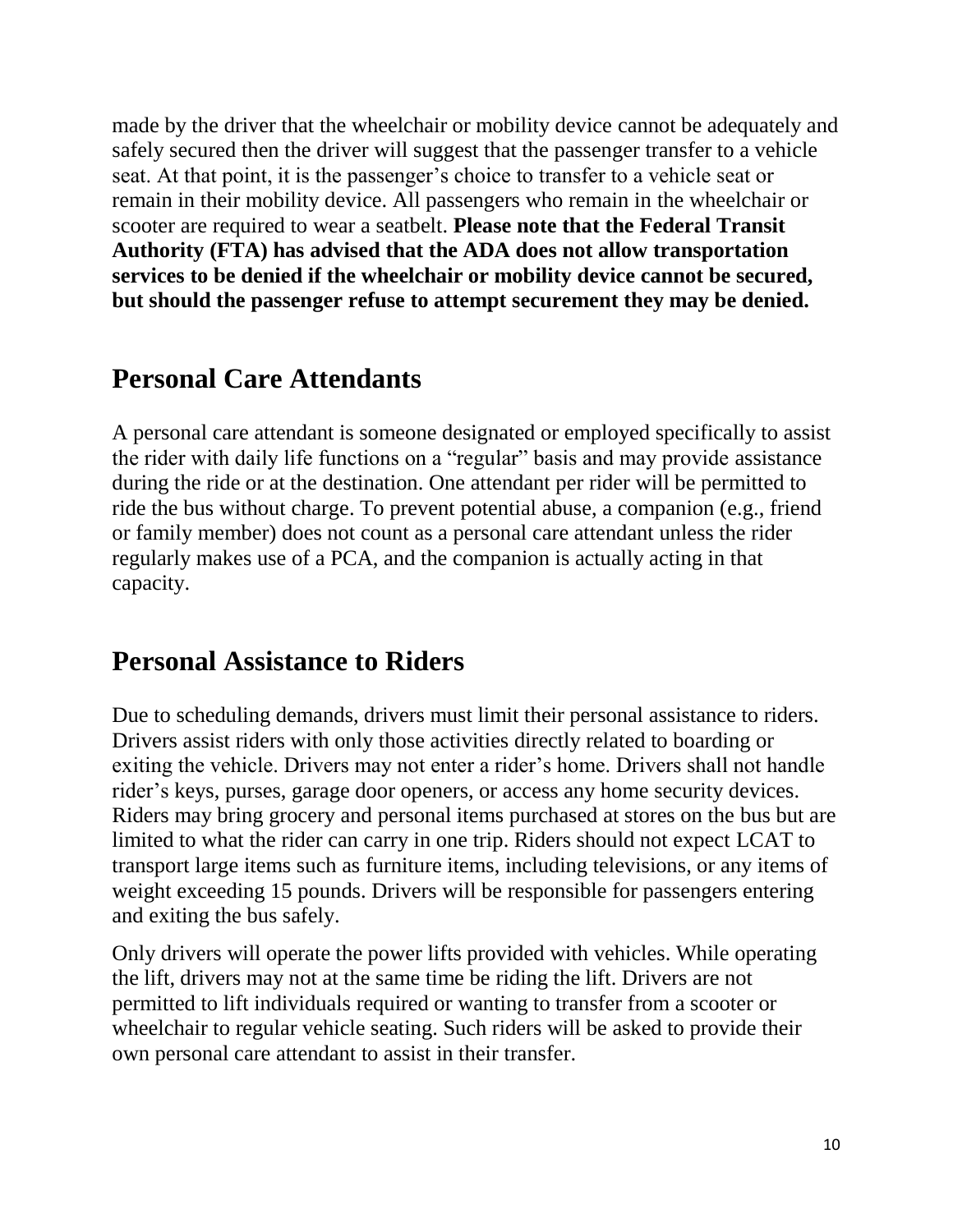LCAT reserves the right to refuse to transport any rider whose driveway, sidewalk, or any other access is icy, snowy, or in other condition that impedes the driver from safely boarding or alighting the rider. Seat belts must be worn at all times when riding demand response vehicles.

### **Transporting Medical Equipment**

Passengers traveling with respirators, portable oxygen and other life support equipment must follow safety procedures that ensure protection of all passengers and transit employees. The portable oxygen tank may not exceed 15 lbs. in total weight, 29 inches in height, and 4 inches in diameter. Defective leaking or otherwise unsafe or unfit tanks will not be allowed on the vehicle. Portable oxygen tanks must be turned off when not in use. Drivers will secure oxygen tanks in an upright position using a securement belt or system approved cargo belt. Passengers who wear or carry portable oxygen tanks must wear the seat belt provided. LCAT personnel may not administer or assist with the administration of any medication. Any passenger requiring assistance while on the vehicle should travel with the assistance of a Personal Care Assistant (PCA).

# **Conduct, Hygiene and Prohibited Behaviors**

If at any time the driver judges that he/she is in an unsafe situation, the driver, with consent of the Dispatcher, will have the right to exercise judgment and stop the vehicle and ask passenger to get off the vehicle or call authorities if needed. Inappropriate conduct, including behaviors which present a danger to other passengers will not be tolerated. These include, but are not limited to: intoxication, fighting, arguing, and threatening the driver or fellow passengers, use of foul or derogatory language and sexual harassment. Anyone's behavior that poses a safety hazard to him/her or others caused by misplaced bodily fluids will be denied bus service. Open wounds or weeping sores must be adequately covered with bandages, clothing, etc. to prevent contamination of vehicle seats and/or other passengers with body fluids. At the driver's discretion, with consent of the Dispatcher, a rider who engages in persistent inappropriate and/or dangerous behavior may be required to vacate the vehicle. No alcoholic beverages may be consumed on the bus. **NO TOBACCO USAGE OR OPEN CONTAINERS, NO WEAPONS INCLUDING KNIVES OR AMMUNITION AND NO HAZARDOUS MATERIAL SUCH AS CAR BATTERIES, GASOLINE,**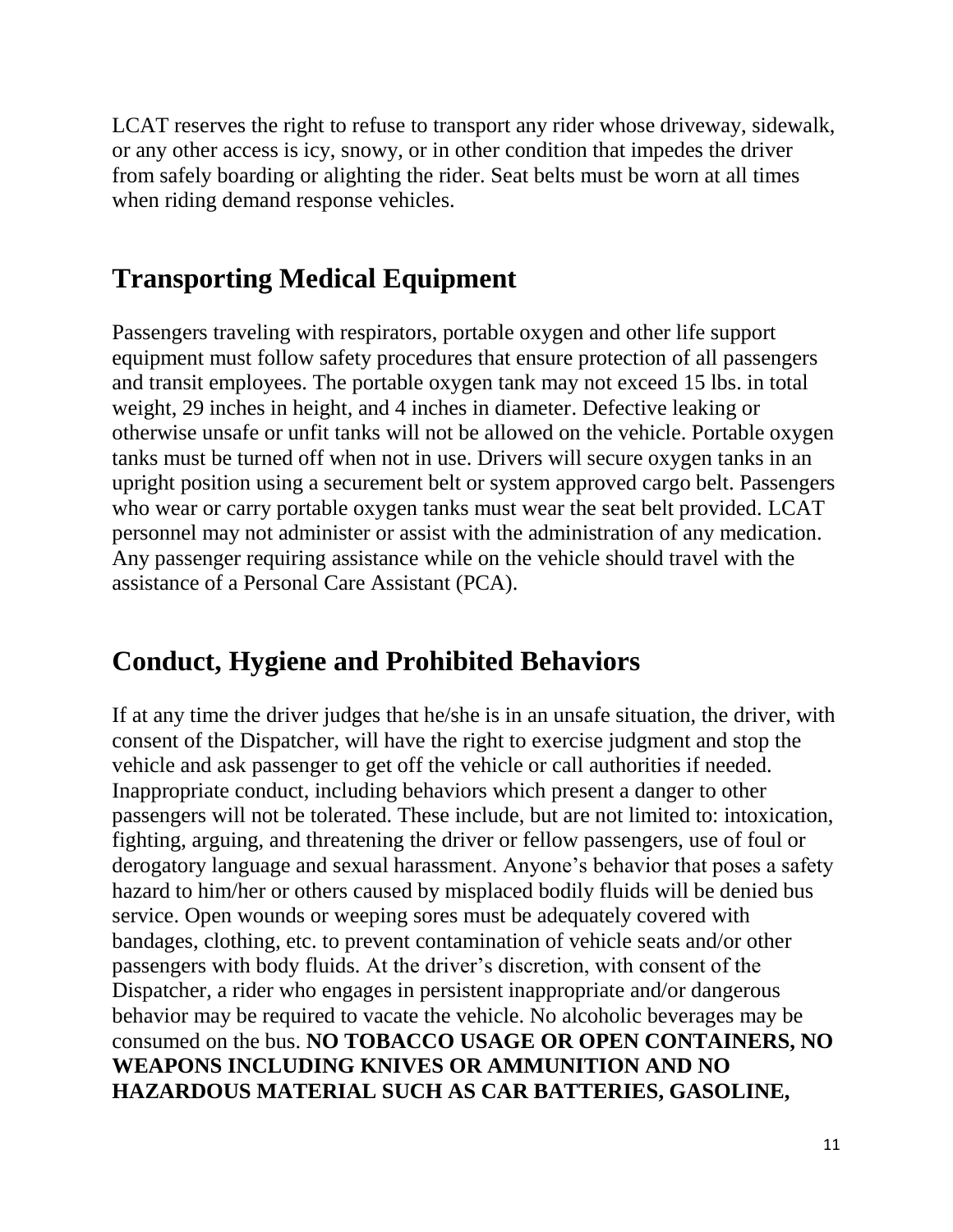**PROPANE, ETC. ARE ALLOWED ON THE BUS.** If a passenger is found to have afore- mentioned item, they will be asked to vacate the bus immediately and will not be allowed to ride any more that day. If a person refuses to vacate the bus when requested to do so by the driver for any of the above listed reasons, the police will be called to escort him/her off the bus. A Second offense will result in a 30day Suspension, a Third offense in a 60-day Suspension and a Fourth offense in an Indefinite Suspension pending demonstration that the problem behavior can and will be changed with a minimum of 90 days Suspension from bus service.

# **Concealed Weapons Policy**

Per Kansas Personal and Family Protection Act K.S.A. 75-7c01:

K.S.A. 75-7c10 and amendments thereto, allows persons to carry open and concealed guns on transportation vehicles. Government transit agencies cannot say no to guns. Drivers can request that weapons be concealed if they feel there is a danger to themselves or others, but can not deny transportation for refusal to conceal a weapon. Lyon County Area Transportation (LCAT) shall not be liable for any wrongful or negligent act of any person carrying a concealed handgun.

# **Workplace Violence Zero Tolerance**

Threats of violence, threatening behavior, or acts of violence against any employees or other individuals are prohibited. LCAT has a "zero tolerance" policy for such conduct. It will not be tolerated, and it is the duty of all employees to report such conduct.

Any person who threatens violence, displays threatening behavior, or engages in violent acts in LCAT offices or in or around LCAT vehicles will be removed from the area or vehicle as soon as safety allows. Said person shall be prohibited from entering LCAT offices or riding or driving LCAT vehicles until an investigation of the conduct in question has been completed.

Should the investigation establish a violation of this policy, LCAT will take action up to and including termination of any business relationship, suspension or termination of employment, and civil or criminal prosecution.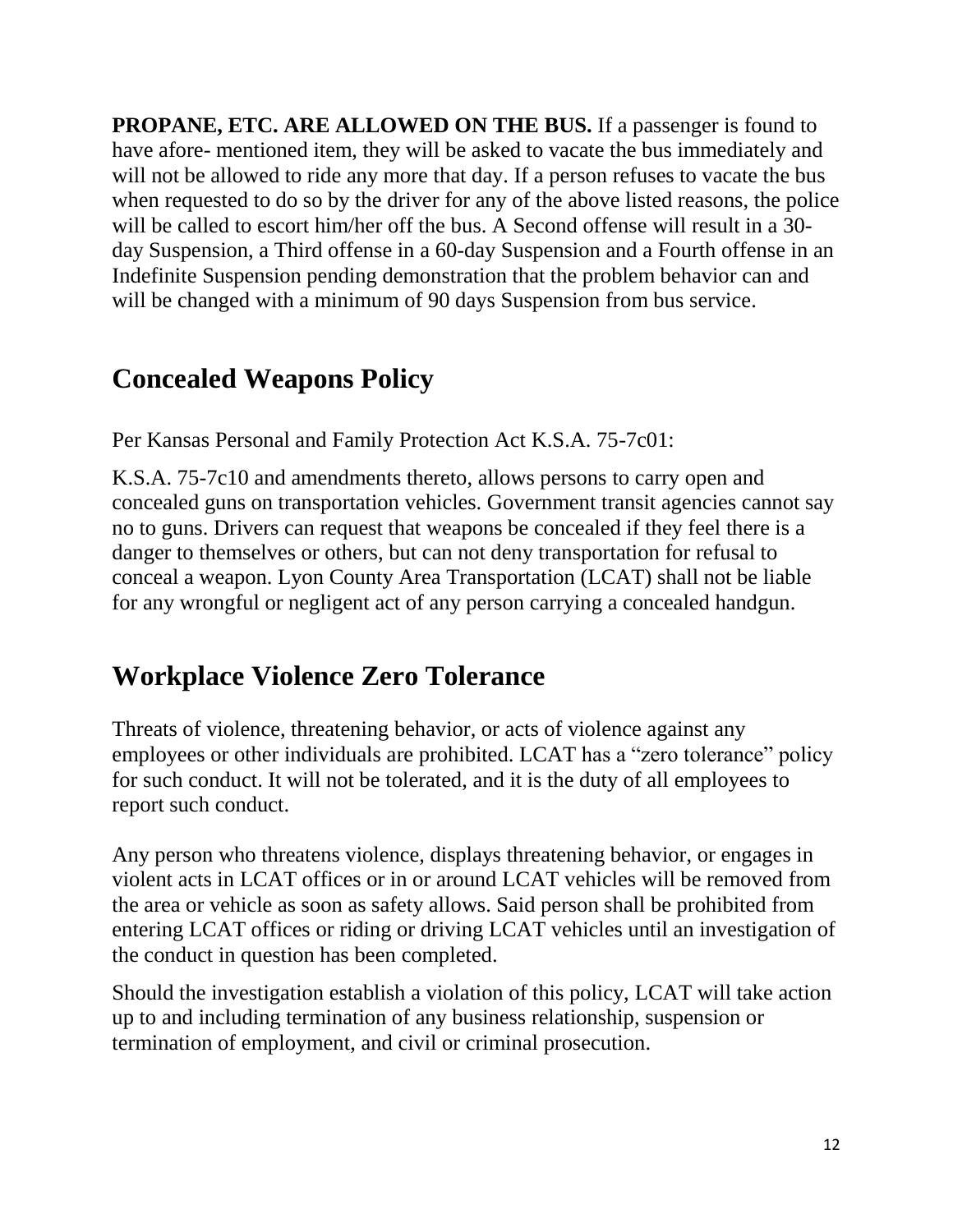# **Grievance Procedure**

Passenger complaints will be submitted as soon as possible. A complaint form (see Appendix 1) should be completed for passenger complaints and problems. The drivers carry additional complaint forms. The driver will call immediate concerns in to the Dispatcher for resolution. A customer who believes that he/she has suffered a grievance may also elect to discuss the matter with the Director or Transportation Manager in person but should do so within five working days of the date of the grievance. The Director or Transportation Manager will respond to all grievances within five working days, making every effort to resolve the grievance at this level.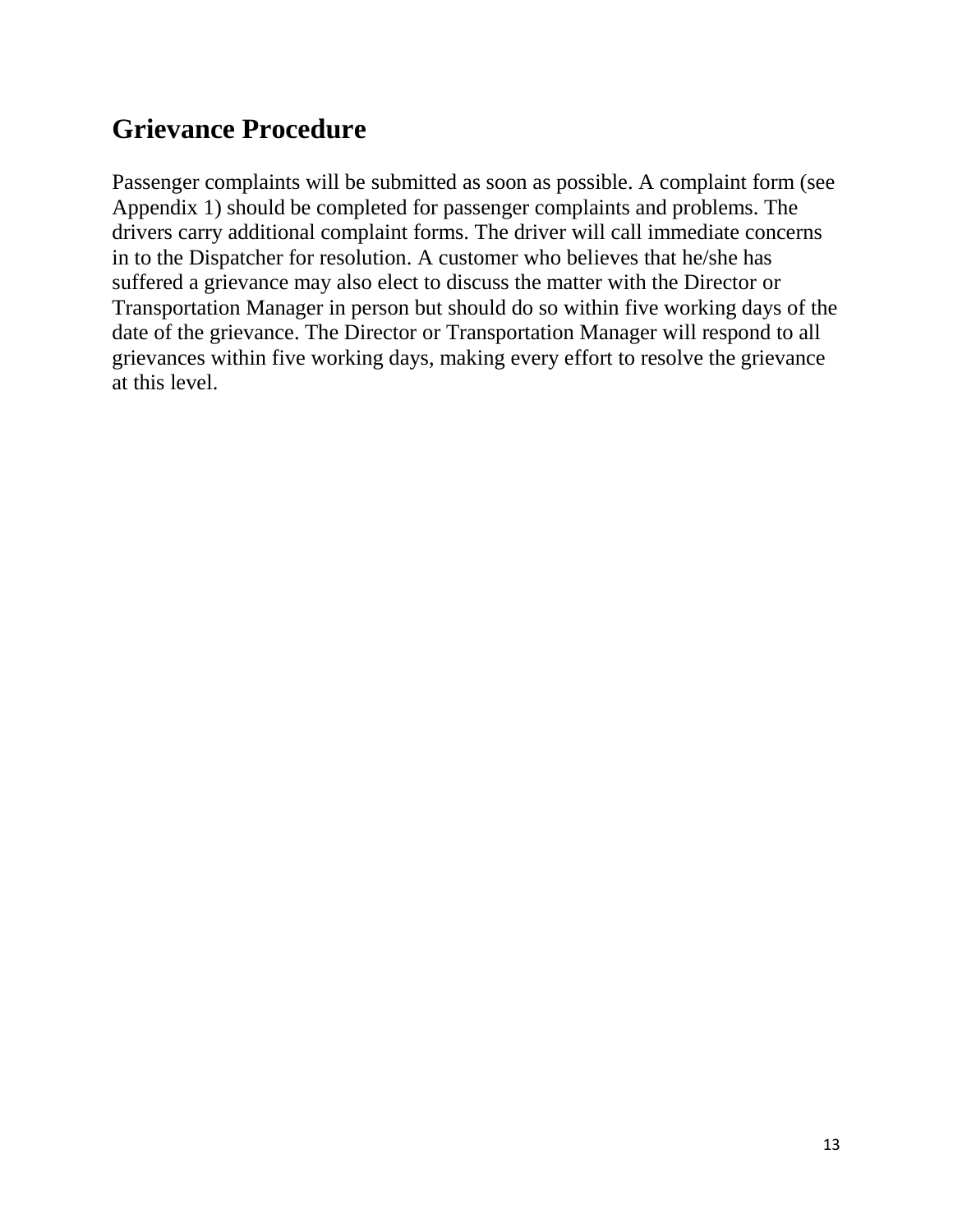# **Appendix 1**

#### Lyon County Area Transportation **Incident/Complaint Report/Grievance Report**

| Date               |  |
|--------------------|--|
| Time               |  |
| Complainant's Name |  |

Description of the Incident: Please include full names of any other person(s) involved, addresses and phone numbers, if relevant.

 $\overline{a_1}$  ,  $\overline{a_2}$  ,  $\overline{a_3}$  ,  $\overline{a_4}$  ,  $\overline{a_5}$  ,  $\overline{a_6}$  ,  $\overline{a_7}$  ,  $\overline{a_8}$  ,  $\overline{a_9}$  ,  $\overline{a_9}$  ,  $\overline{a_9}$  ,  $\overline{a_9}$  ,  $\overline{a_9}$  ,  $\overline{a_9}$  ,  $\overline{a_9}$  ,  $\overline{a_9}$  ,  $\overline{a_9}$  ,  $\overline{a_1}$  ,  $\overline{a_2}$  ,  $\overline{a_3}$  ,  $\overline{a_4}$  ,  $\overline{a_5}$  ,  $\overline{a_6}$  ,  $\overline{a_7}$  ,  $\overline{a_8}$  ,  $\overline{a_9}$  ,  $\overline{a_9}$  ,  $\overline{a_9}$  ,  $\overline{a_9}$  ,  $\overline{a_9}$  ,  $\overline{a_9}$  ,  $\overline{a_9}$  ,  $\overline{a_9}$  ,  $\overline{a_9}$  ,  $\overline{a_1}$  ,  $\overline{a_2}$  ,  $\overline{a_3}$  ,  $\overline{a_4}$  ,  $\overline{a_5}$  ,  $\overline{a_6}$  ,  $\overline{a_7}$  ,  $\overline{a_8}$  ,  $\overline{a_9}$  ,  $\overline{a_9}$  ,  $\overline{a_9}$  ,  $\overline{a_9}$  ,  $\overline{a_9}$  ,  $\overline{a_9}$  ,  $\overline{a_9}$  ,  $\overline{a_9}$  ,  $\overline{a_9}$  ,  $\overline{\phantom{a}}$  , and the contribution of the contribution of the contribution of the contribution of the contribution of the contribution of the contribution of the contribution of the contribution of the contribution of the  $\overline{a_1}$  ,  $\overline{a_2}$  ,  $\overline{a_3}$  ,  $\overline{a_4}$  ,  $\overline{a_5}$  ,  $\overline{a_6}$  ,  $\overline{a_7}$  ,  $\overline{a_8}$  ,  $\overline{a_9}$  ,  $\overline{a_9}$  ,  $\overline{a_9}$  ,  $\overline{a_9}$  ,  $\overline{a_9}$  ,  $\overline{a_9}$  ,  $\overline{a_9}$  ,  $\overline{a_9}$  ,  $\overline{a_9}$  ,  $\overline{a_1}$  ,  $\overline{a_2}$  ,  $\overline{a_3}$  ,  $\overline{a_4}$  ,  $\overline{a_5}$  ,  $\overline{a_6}$  ,  $\overline{a_7}$  ,  $\overline{a_8}$  ,  $\overline{a_9}$  ,  $\overline{a_9}$  ,  $\overline{a_9}$  ,  $\overline{a_9}$  ,  $\overline{a_9}$  ,  $\overline{a_9}$  ,  $\overline{a_9}$  ,  $\overline{a_9}$  ,  $\overline{a_9}$  , \_\_\_\_\_\_\_\_\_\_\_\_\_\_\_\_\_\_\_\_\_\_\_\_\_\_\_\_\_\_\_\_\_\_\_\_\_\_\_\_\_\_\_\_\_\_\_\_\_\_\_\_\_\_\_\_\_\_\_\_\_\_\_\_\_\_ \_\_\_\_\_\_\_\_\_\_\_\_\_\_\_\_\_\_\_\_\_\_\_\_\_\_\_\_\_\_\_\_\_\_\_\_\_\_\_\_\_\_\_\_\_\_\_\_\_\_\_\_\_\_\_\_\_\_\_\_\_\_\_\_\_\_  $\overline{a_1}$  ,  $\overline{a_2}$  ,  $\overline{a_3}$  ,  $\overline{a_4}$  ,  $\overline{a_5}$  ,  $\overline{a_6}$  ,  $\overline{a_7}$  ,  $\overline{a_8}$  ,  $\overline{a_9}$  ,  $\overline{a_9}$  ,  $\overline{a_9}$  ,  $\overline{a_9}$  ,  $\overline{a_9}$  ,  $\overline{a_9}$  ,  $\overline{a_9}$  ,  $\overline{a_9}$  ,  $\overline{a_9}$  , \_\_\_\_\_\_\_\_\_\_\_\_\_\_\_\_\_\_\_\_\_\_\_\_\_\_\_\_\_\_\_\_\_\_\_\_\_\_\_\_\_\_\_\_\_\_\_\_\_\_\_\_\_\_\_\_\_\_\_\_\_\_\_\_\_\_

(Attach additional sheets if necessary.) Submit to

> *Lyon County Area Transportation 402 Commercial Street (Physical) 430 Commercial Street (Mailing) Emporia, Ks 66801 Attn: Shane Brunner, Director*

Signature Date

\_\_\_\_\_\_\_\_\_\_\_\_\_\_\_\_\_\_\_\_\_\_\_\_\_\_\_\_\_\_\_\_\_\_\_\_\_\_\_\_\_\_